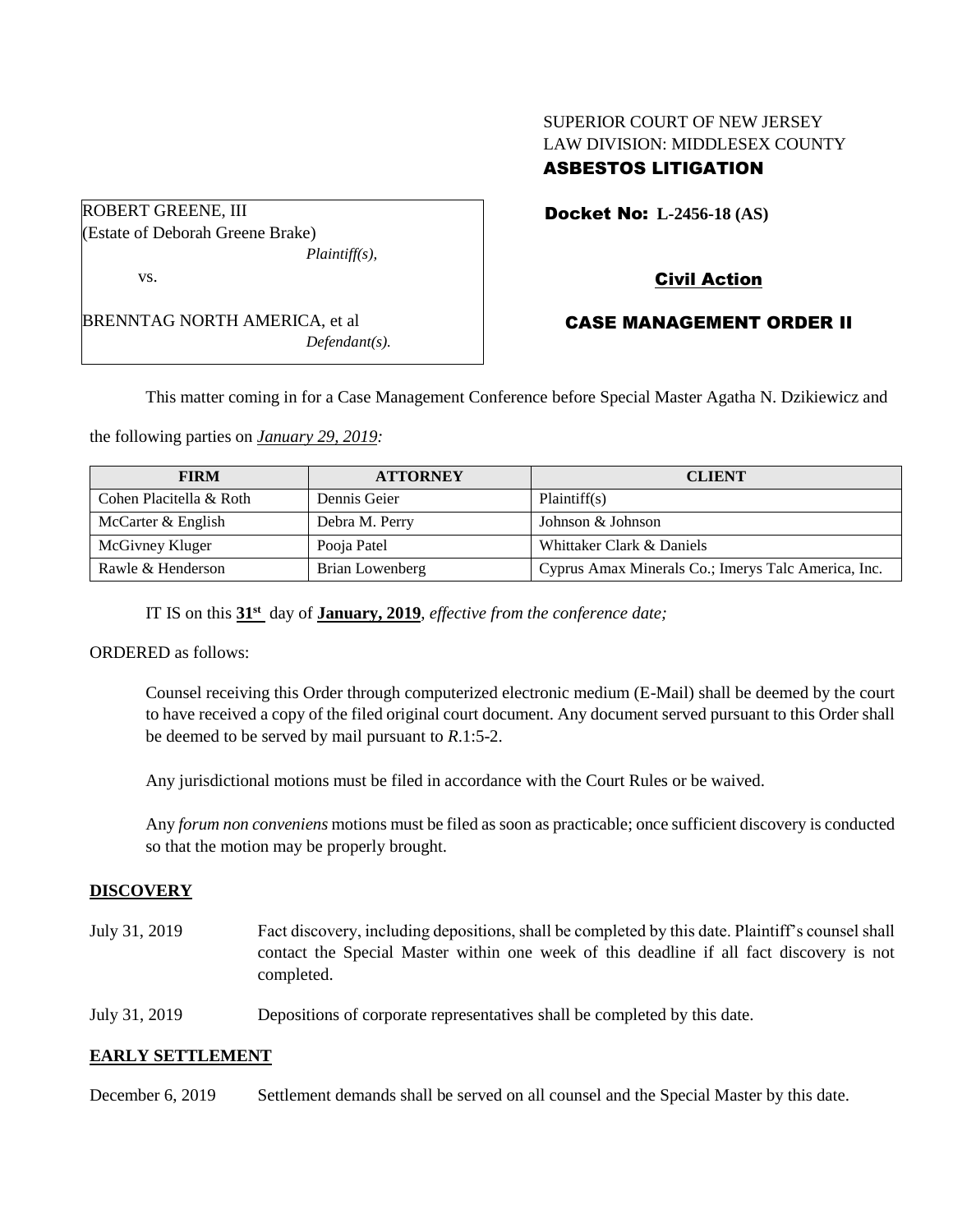### **MEDICAL EXPERT REPORT**

| September 30, 2019 |  | Plaintiff shall serve medical expert reports by this date. |
|--------------------|--|------------------------------------------------------------|
|--------------------|--|------------------------------------------------------------|

- September 30, 2019 Upon request by defense counsel, plaintiff is to arrange for the transfer of pathology specimens and x-rays, if any, by this date.
- January 10, 2020 Defendants shall identify its medical experts and serve medical reports, if any, by this date. In addition, defendants shall notify plaintiff's counsel (as well as all counsel of record) of a joinder in an expert medical defense by this date.

### **LIABILITY EXPERT REPORTS**

September 30, 2019 Plaintiff shall identify its liability experts and serve liability expert reports by this date or waive any opportunity to rely on liability expert testimony.

January 10, 2020 Defendants shall identify its liability experts and serve liability expert reports, if any, by this date or waive any opportunity to rely on liability expert testimony.

### **SUMMARY JUDGMENT MOTION PRACTICE**

- October 11, 2019 Plaintiff's counsel shall advise, in writing, of intent not to oppose motions by this date.
- October 25, 2019 Summary judgment motions shall be filed no later than this date.
- November 22, 2019 Last return date for summary judgment motions.

### **ECONOMIST EXPERT REPORTS**

- September 30, 2019 Plaintiff shall identify its expert economists and serve expert economist report(s), if any, by this date or waive any opportunity to rely on economic expert testimony.
- January 10, 2020 Defendants shall identify its expert economists and serve expert economist report(s), if any, by this date or waive any opportunity to rely on economic expert testimony.

### **EXPERT DEPOSITIONS**

February 7, 2020 Expert depositions shall be completed by this date. To the extent that plaintiff and defendant generic experts have been deposed before, the parties seeking that deposition in this case must file an application before the Special Master and demonstrate the necessity for that deposition. To the extent possible, documents requested in a deposition notice directed to an expert shall be produced three days in advance of the expert deposition. The expert shall not be required to produce documents that are readily accessible in the public domain.

### **PRE-TRIAL AND TRIAL**

| June 26, 2019   | The settlement conference previously scheduled on this date is <b>cancelled</b> . |
|-----------------|-----------------------------------------------------------------------------------|
| To be scheduled | Settlement conference.                                                            |

 $\_$  ,  $\_$  ,  $\_$  ,  $\_$  ,  $\_$  ,  $\_$  ,  $\_$  ,  $\_$  ,  $\_$  ,  $\_$  ,  $\_$  ,  $\_$  ,  $\_$  ,  $\_$  ,  $\_$  ,  $\_$  ,  $\_$  ,  $\_$  ,  $\_$  ,  $\_$  ,  $\_$  ,  $\_$  ,  $\_$  ,  $\_$  ,  $\_$  ,  $\_$  ,  $\_$  ,  $\_$  ,  $\_$  ,  $\_$  ,  $\_$  ,  $\_$  ,  $\_$  ,  $\_$  ,  $\_$  ,  $\_$  ,  $\_$  ,